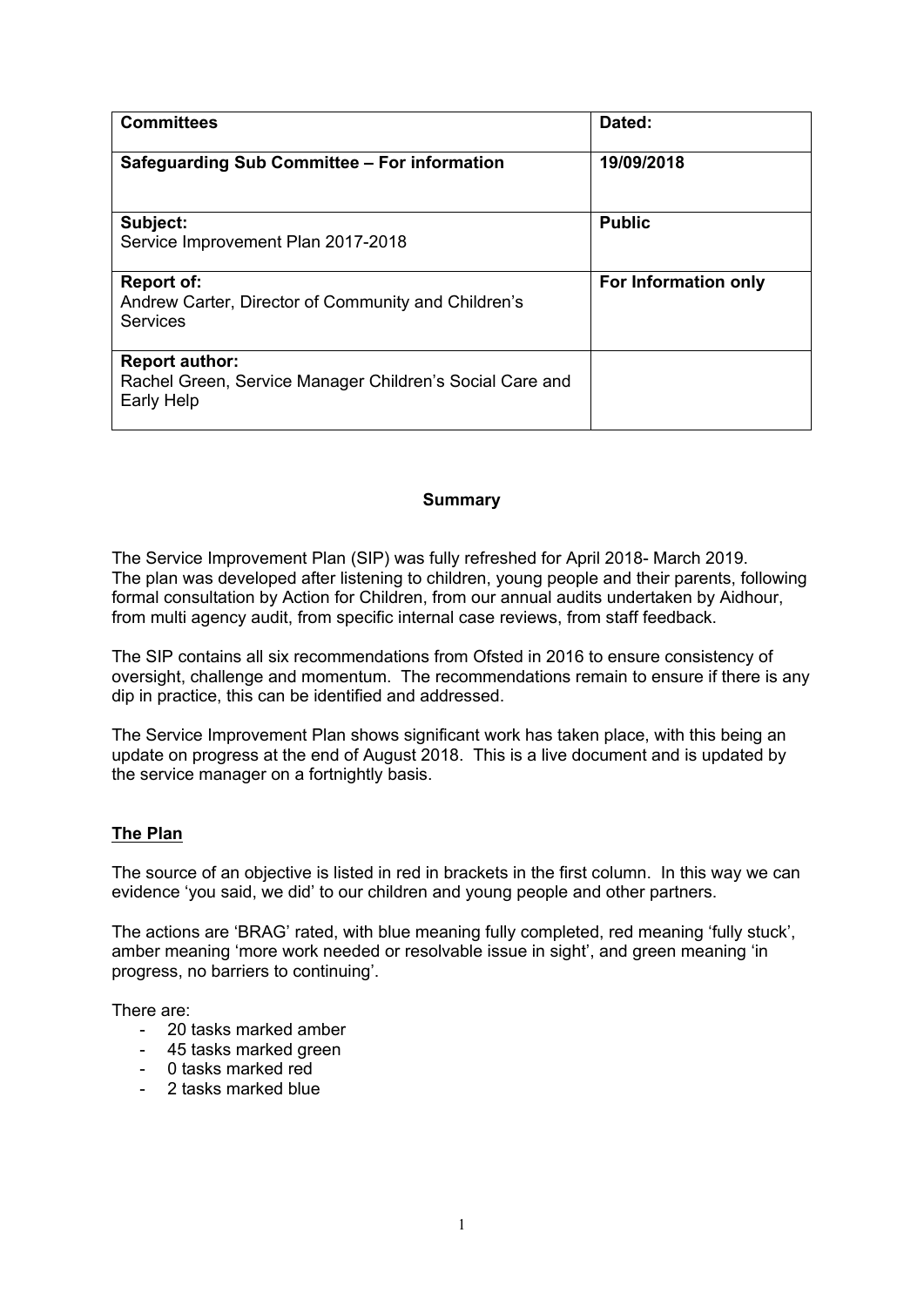# **Service Capacity**

Challenge

The Children's Social Care and Early Help Service is small, with four social workers, an early help worker, an early help co-ordinator, one team manager post and one service manager. The service is the right size to meet the needs of our service users and provide a good standard of care.

The challenge to our capacity arises when there are staffing issues or casework issues. Staffing issues such as sickness, holiday, or a temporarily vacant post have a big impact on the capacity of a very small team. Casework issues can include new unaccompanied asylum seeking children (UASC) arriving, young people going missing, disclosures of significant harm and any care proceedings activity.

Mitigation

To mitigate against risk, last year the Early Help worker (a qualified social worker) stepped in as needed to support the statutory social work service. Early help was used as a preventative measure only, and cases were not stepped down from Child In Need to Early Help.

This year, the Early Help worker is not a qualified social worker. This has protected the work of the Early Help Service.

To mitigate this risk, the team manager(s) step in to cover social work tasks, and the service manager will step in to cover team manager and social work tasks. Team work is strong and workers capable, and our frontline service to our children and families is very good. In busier periods where staffing/case issues arise, some non immediate tasks are temporarily paused.

The service manager is working on a bid for a qualified social worker to support our care leaver preparation for independence work. This position would offer additional capacity to support our care leavers continuing to receive an outstanding service.

• Pace of continuing improvement and Ofsted recommendations

Our weekly service management meeting will have a short time slot for the Service Improvement Plan to help drive forward our work to ensure our children receive an exceptional service. The fortnightly team meeting has a section for the Service Improvement Plan to keep the team focussed and aware of our objectives and progress.

## *Chronologies*

Our annual audit showed that there had not been consistency in, for example, completing chronologies every three months (A8 in the SIP). This was an Ofsted recommendation. Chronologies are something that can drop in periods of pressure, but are an essential tool to spot drift, reviewing progress and assessing thresholds of harm (objectives 2.2c, 2.3)

To keep momentum, as stated in the August update of the SIP, chronologies are featured in team meetings, addressed in 121s with team managers and social workers. The service manager keeps oversight of chronology completion on a monthly basis and this is updated in the SIP.